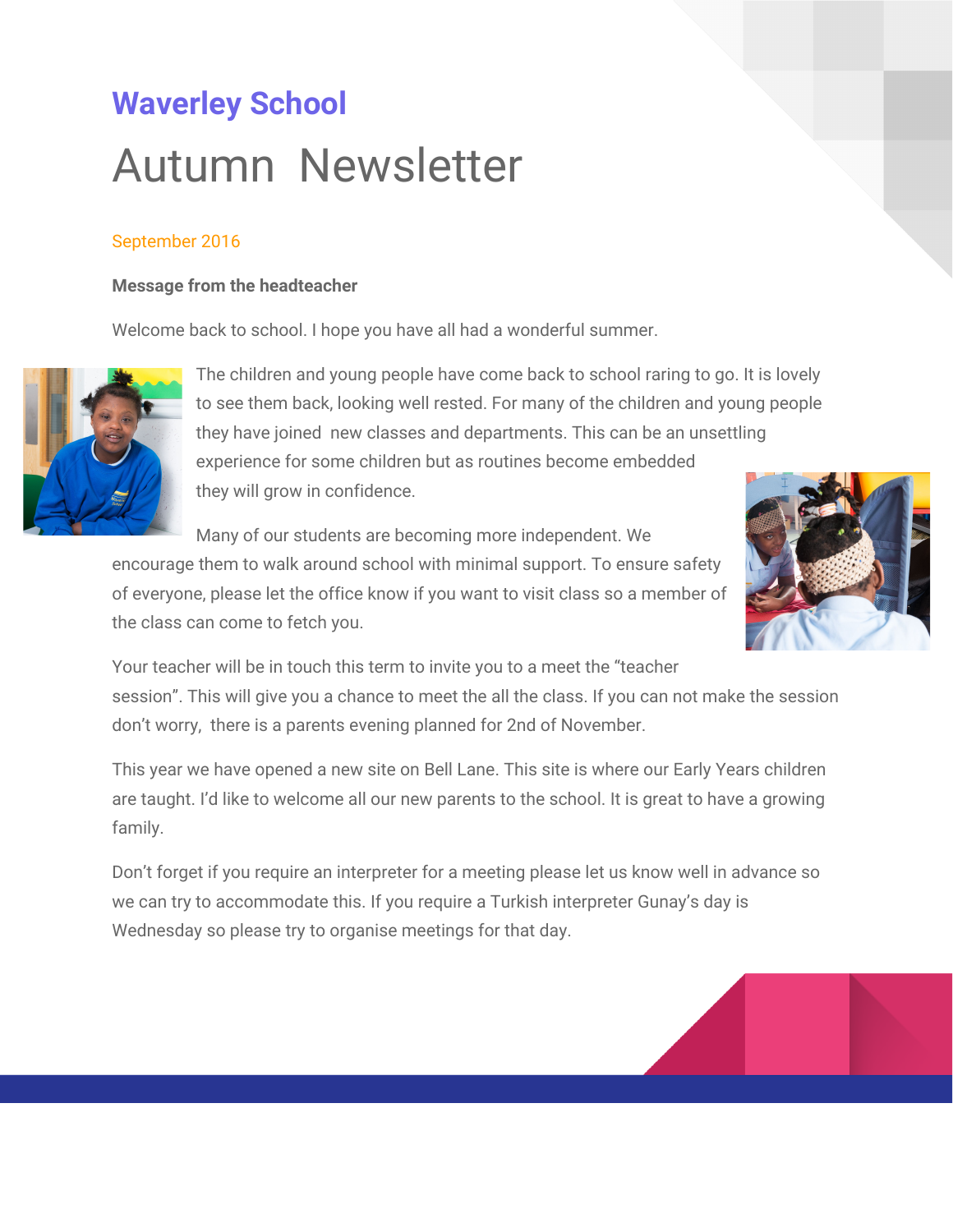If you would like to discuss any aspect of your child's education please make an appointment with your child's teacher or if you would like to discuss assessment please make an appointment with Sandra our Deputy Head, teaching and learning make an appointment with Sue our Assistant Head, if you'd like to discuss any aspect of Early Years make an appointment with Charlotte our Assistant Head or you can make an appointment to talk to me about anything! *Gail*

#### **Education Health and Care Plans**

A reminder to all parents of children in year 2 and year 6. There is a very important meeting here, at Waverley on Tuesday the 13th SEPTEMBER at 9:45 to 2:30 . In this meeting you will be given advice on changes to your child's statement of educational need.

#### **Useful resources**



**Uniquely Human**. A great read for parents and professionals. This book is particularly useful at helping adults understand some of the difficulties young people with Autism face.

**SEN** magazine has some useful articles about current affairs linked to supporting children with Special Educational Needs.



**Rain cover for Wheelchair** If you need a

snappi size 2 raincover, we might be able to help. A parent has bought the wrong size and is happy to sell it for a reduced price. Please let the office know if you are interested.

**School uniforms** : If you have any old Waverley uniforms which your child has outgrown, please send them in and we will be able to use them as spares.

#### **Messages from the office**

If you have moved house or have changed your contact details, please tell the office.

If you are sending someone to pick your child up and we do not know them, we will ask you for a password to ensure we are handing over your child to the correct person.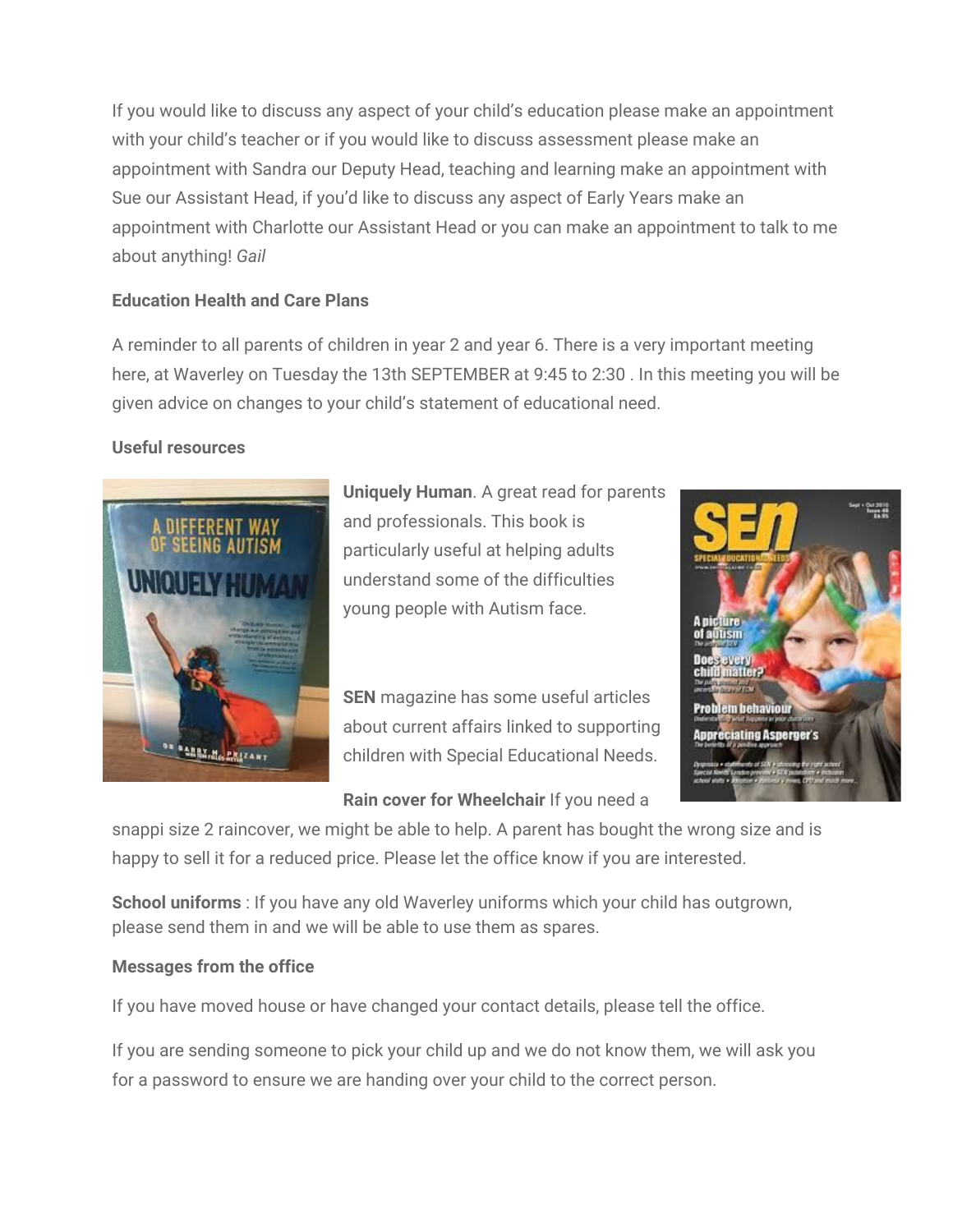#### **Workshops for Parents and carers**

This year we aim to support parents and carers as much as possible by sharing some of the successful approaches we use in school. Sue Hogan will be contacting you to find out how be to do this.

### **Website**

Please keep an eye on our website for updates. There are new policies on the website, these include Visitor Behaviour policy. Please take a few moments to read these policies as they hold lots of information about the school.

### **Transport**

I realise many of you have had a difficult start to the term due to changes with transport. As you know Sara Hassan, has been working with transport to try to elevate some of the difficulties. Transport managers are continuing to work with us and I am hopeful that they will have ironed out the problems you are facing by next week. If you have an queries about transport their number is 020 8379 1258 the managers name is Nigel.

## Parent Support

Tina, is available for parent support on Monday and Tuesdays (Monday at Bell Lane and Tuesday at Waverley)

# Therapy updates

We'd like to Welcome a new speech and language therapist to Waverley. Susie Browning, will be working in Waverley on Mondays, Tuesdays and alternate Wednesdays. Robert and Amy continue to work with us.

**Wheelchairs** : Please refrain from hanging any bags/items on the back of your child's wheelchair as it could cause the wheelchair to tip causing injury to your child and staff.

[Read more on our website](http://waverley-school.com/)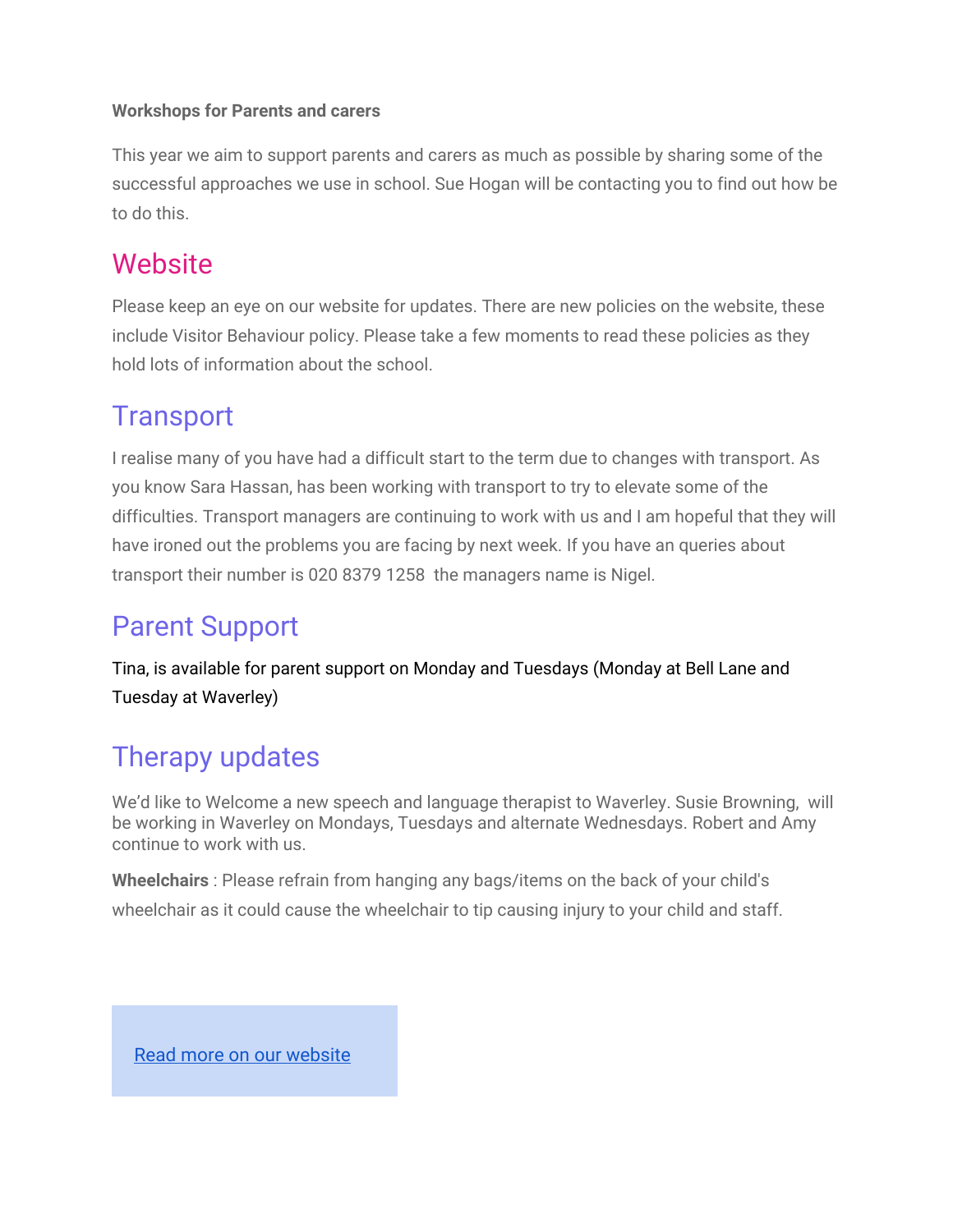### **WASP**

Waverley Association for Special People are always eager to hear your fundraising ideas. If you would like to make a donation you can do it through [http://uk.virginmoneygiving.com/charity-web/charity/waverl](http://uk.virginmoneygiving.com/charity-web/charity/waverely)ey

### [make a donation](http://uk.virginmoneygiving.com/charity-web/charity/finalCharityHomepage.action?charityId=1002943)

## School Uniform

We have lots of uniform in stock. If you would like any items, please write a note in your

child's home/school book please send in money with your order.

| Polo Shirt (Primary)   | £6.25 | White or Blue with logo                      |  |
|------------------------|-------|----------------------------------------------|--|
| Polo shirt (Secondary) |       | £6.75 White or Blue with logo and embroidery |  |
| Jogging bottoms        | £8.50 | <b>Black</b>                                 |  |
| Sweatshirt             | £8.95 | <b>Blue</b>                                  |  |
| Fleece                 | f12   | <b>Blue</b>                                  |  |